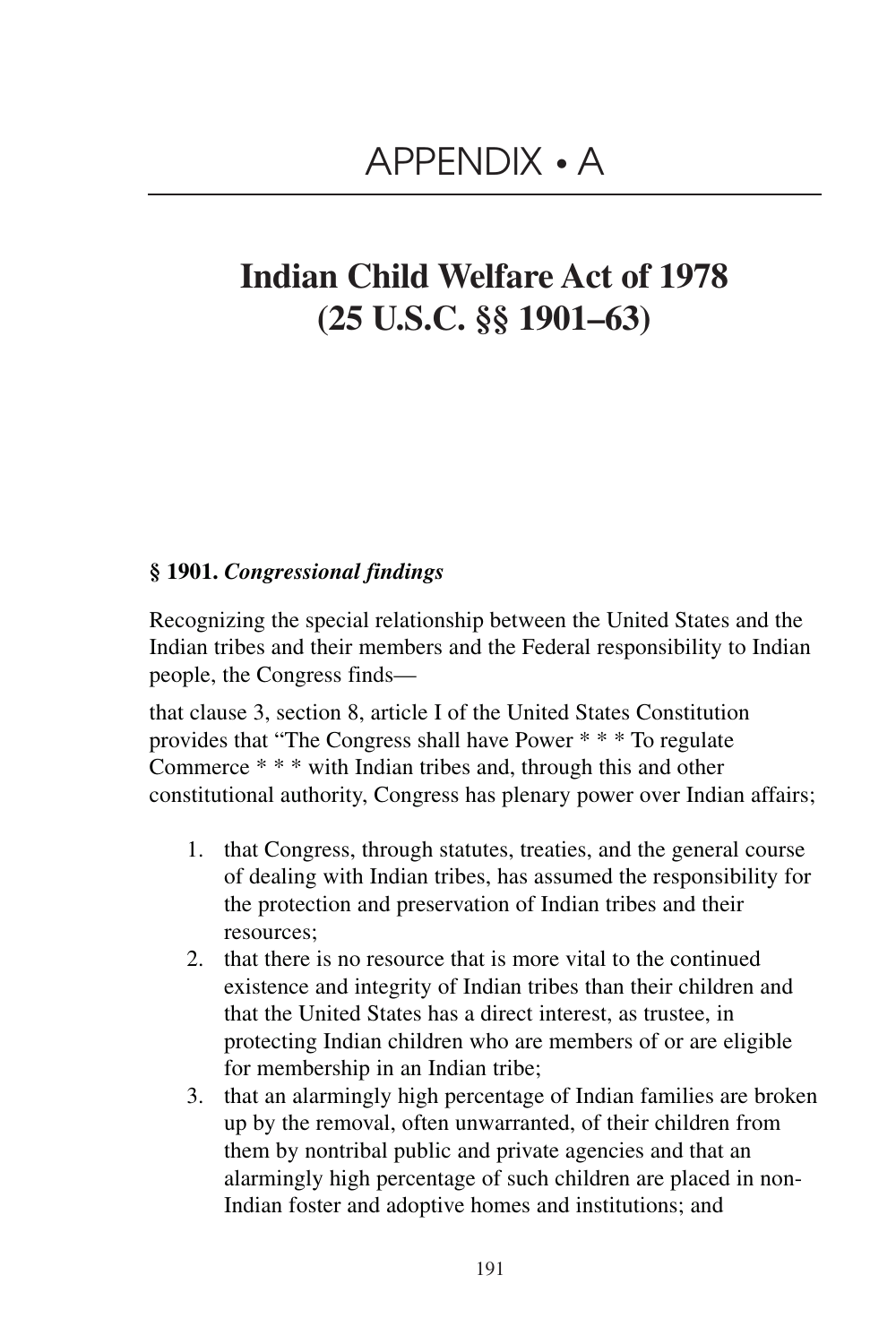4. that the States, exercising their recognized jurisdiction over Indian child custody proceedings through administrative and judicial bodies, have often failed to recognize the essential tribal relations of Indian people and the cultural and social standards prevailing in Indian communities and families. (Pub. L. 95-608, § 2, Nov. 8, 1978, 92 Stat. 3069.) Short Title Section 1 of Pub. L. 95-608 provided: "That this Act [enacting this chapter] may be cited as the 'Indian Child Welfare Act of 1978'."

## **§ 1902.** *Congressional declaration of policy*

The Congress hereby declares that it is the policy of this Nation to protect the best interests of Indian children and to promote the stability and security of Indian tribes and families by the establishment of minimum Federal standards for the removal of Indian children from their families and the placement of such children in foster or adoptive homes which will reflect the unique values of Indian culture, and by providing for assistance to Indian tribes in the operation of child and family service programs. (Pub. L. 95-608, § 3, Nov. 8, 1978, 92 Stat. 3069.)

## **§ 1903.** *Definitions*

For the purposes of this chapter, except as may be specifically provided otherwise, the term—

- 1. "child custody proceeding'' shall mean and include
	- i. "foster care placement'' which shall mean any action removing an Indian child from its parent or Indian custodian for temporary placement in a foster home or institution or the home of a guardian or conservator where the parent or Indian custodian cannot have the child returned upon demand, but where parental rights have not been terminated;
	- ii. "termination of parental rights'' which shall mean any action resulting in the termination of the parent-child relationship;
	- iii. "preadoptive placement'' which shall mean the temporary placement of an Indian child in a foster home or institution after the termination of parental rights, but prior to or in lieu of adoptive placement; and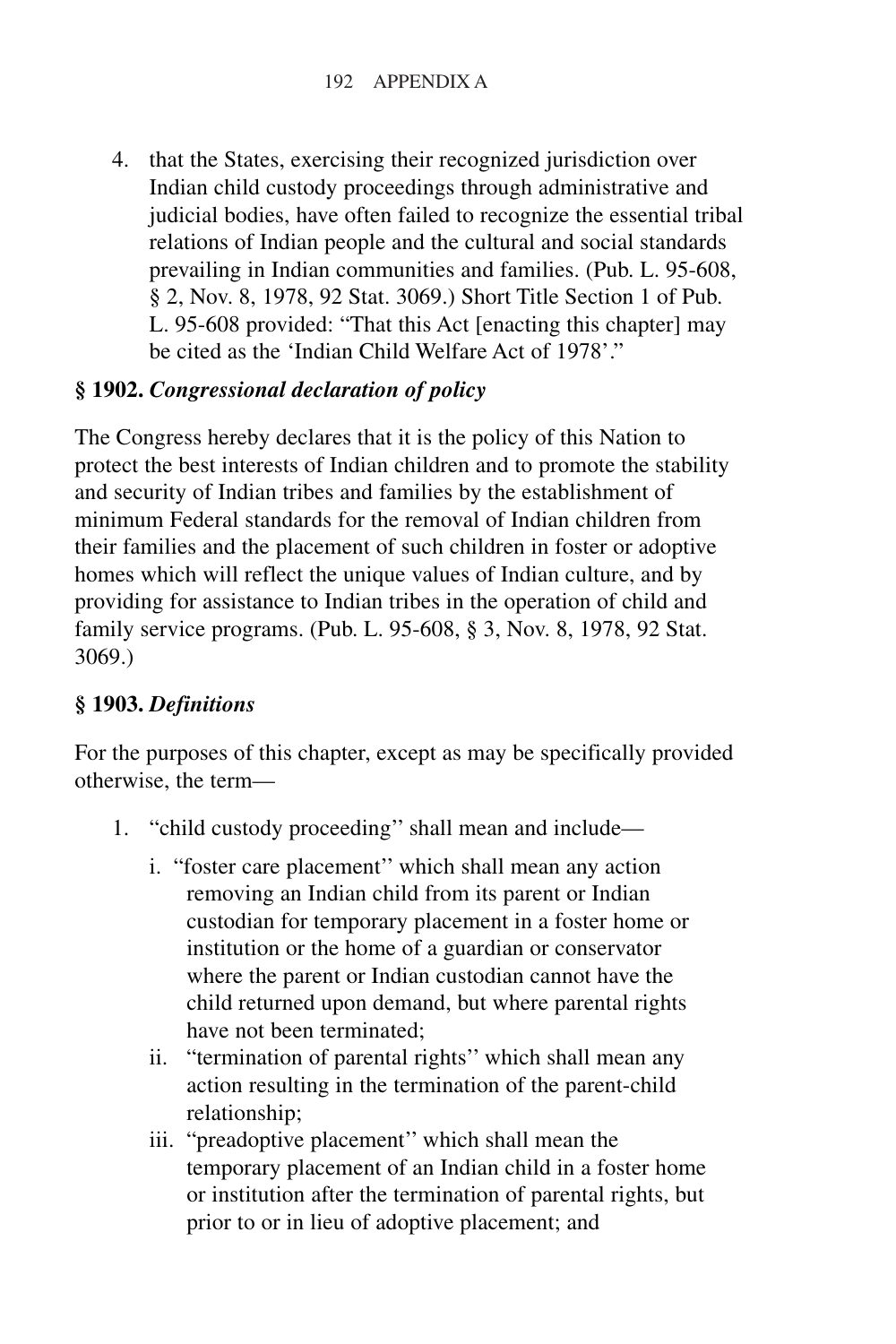- iv. "adoptive placement'' which shall mean the permanent placement of an Indian child for adoption, including any action resulting in a final decree of adoption. Such term or terms shall not include a placement based upon an act which, if committed by an adult, would be deemed a crime or upon an award, in a divorce proceeding, of custody to one of the parents.
- 2. "extended family member'' shall be as defined by the law or custom of the Indian child's tribe or, in the absence of such law or custom, shall be a person who has reached the age of eighteen and who is the Indian child's grandparent, aunt or uncle, brother or sister, brother-in-law or sister-in-law, niece or nephew, first or second cousin, or stepparent;
- 3. "Indian'' means any person who is a member of an Indian tribe, or who is an Alaska Native and a member of a Regional Corporation as defined in 1606 of title 43;
- 4. "Indian child'' means any unmarried person who is under age eighteen and is either (a) a member of an Indian tribe or (b) is eligible for membership in an Indian tribe and is the biological child of a member of an Indian tribe;
- 5. "Indian child's tribe'' means (a) the Indian tribe in which an Indian child is a member or eligible for membership or (b), in the case of an Indian child who is a member of or eligible for membership in more than one tribe, the Indian tribe with which the Indian child has the more significant contacts;
- 6. "Indian custodian'' means any Indian person who has legal custody of an Indian child under tribal law or custom or under State law or to whom temporary physical care, custody, and control has been transferred by the parent of such child;
- 7. "Indian organization'' means any group, association, partnership, corporation, or other legal entity owned or controlled by Indians, or a majority of whose members are Indians;
- 8, "Indian tribe'' means any Indian tribe, band, nation, or other organized group or community of Indians recognized as eligible for the services provided to Indians by the Secretary because of their status as Indians, including any Alaska Native village as defined in section 1602(c) of title 43;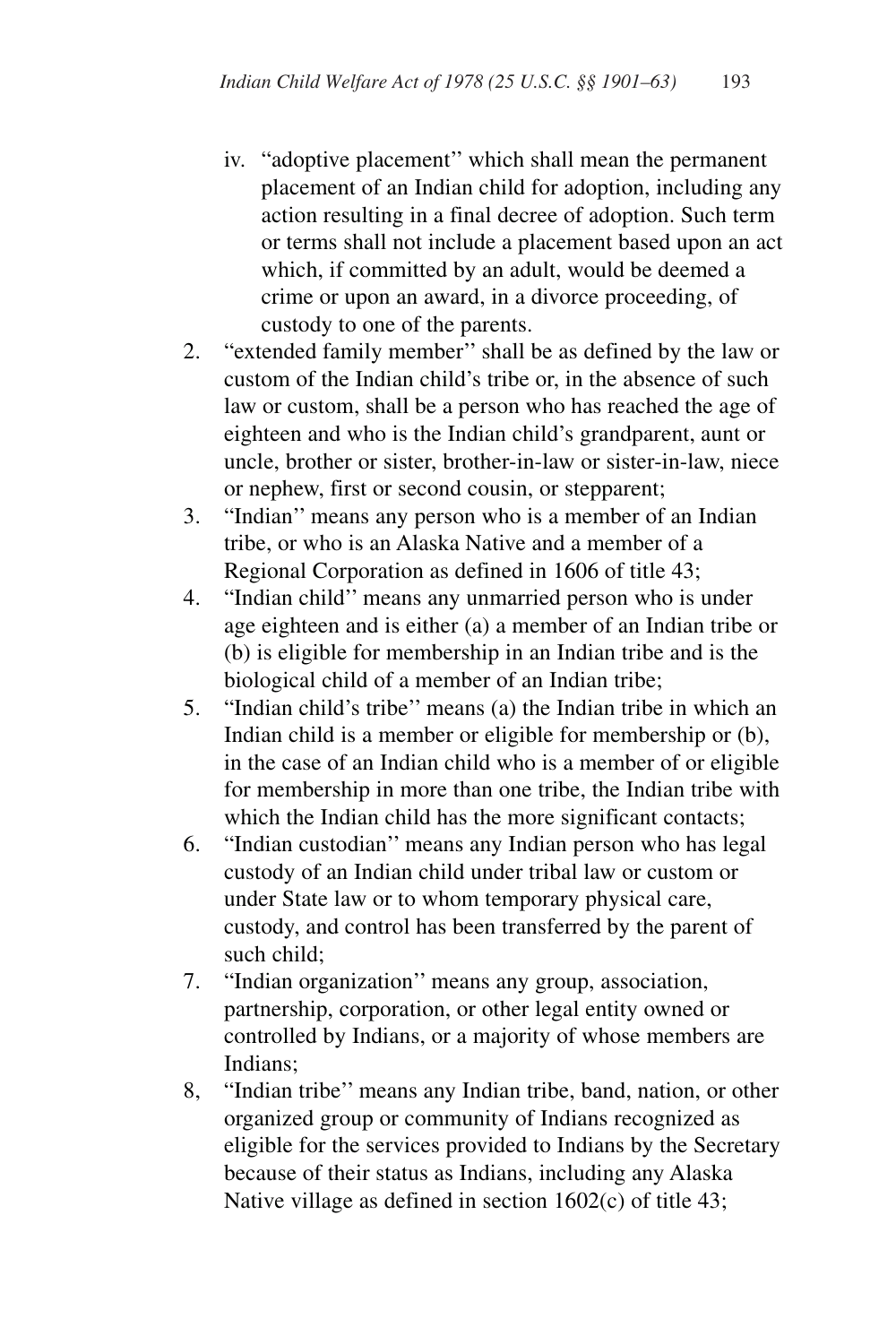- 9. ''parent'' means any biological parent or parents of an Indian child or any Indian person who has lawfully adopted an Indian child, including adoptions under tribal law or custom. It does not include the unwed father where paternity has not been acknowledged or established;
- 10. "reservation'' means Indian country as defined in section 1151 of title 18 and any lands, not covered under such section, title to which is either held by the United States in trust for the benefit of any Indian tribe or individual or held by any Indian tribe or individual subject to a restriction by the United States against alienation;
- 11. "Secretary'' means the Secretary of the Interior; and (12) "tribal court'' means a court with jurisdiction over child custody proceedings and which is either a Court of Indian Offenses, a court established and operated under the code or custom of an Indian tribe, or any other administrative body of a tribe which is vested with authority over child custody proceedings. (Pub. L. 95-608, § 4, Nov. 8, 1978, 92 Stat. 3069.) Section Referred to in Other Sections This section is referred to in sections 1727, 3202, 3653, 4302 of this title; title 12 section 4702; title 26 section 168.

## **§ 1911.** *Indian tribe jurisdiction over Indian child custody proceedings*

a. Exclusive jurisdiction

An Indian tribe shall have jurisdiction exclusive as to any State over any child custody proceeding involving an Indian child who resides or is domiciled within the reservation of such tribe, except where such jurisdiction is otherwise vested in the State by existing Federal law. Where an Indian child is a ward of a tribal court, the Indian tribe shall retain exclusive jurisdiction, notwithstanding the residence or domicile of the child.

b. Transfer of proceedings; declination by tribal court

In any State court proceeding for the foster care placement of, or termination of parental rights to, an Indian child not domiciled or residing within the reservation of the Indian child's tribe, the court, in the absence of good cause to the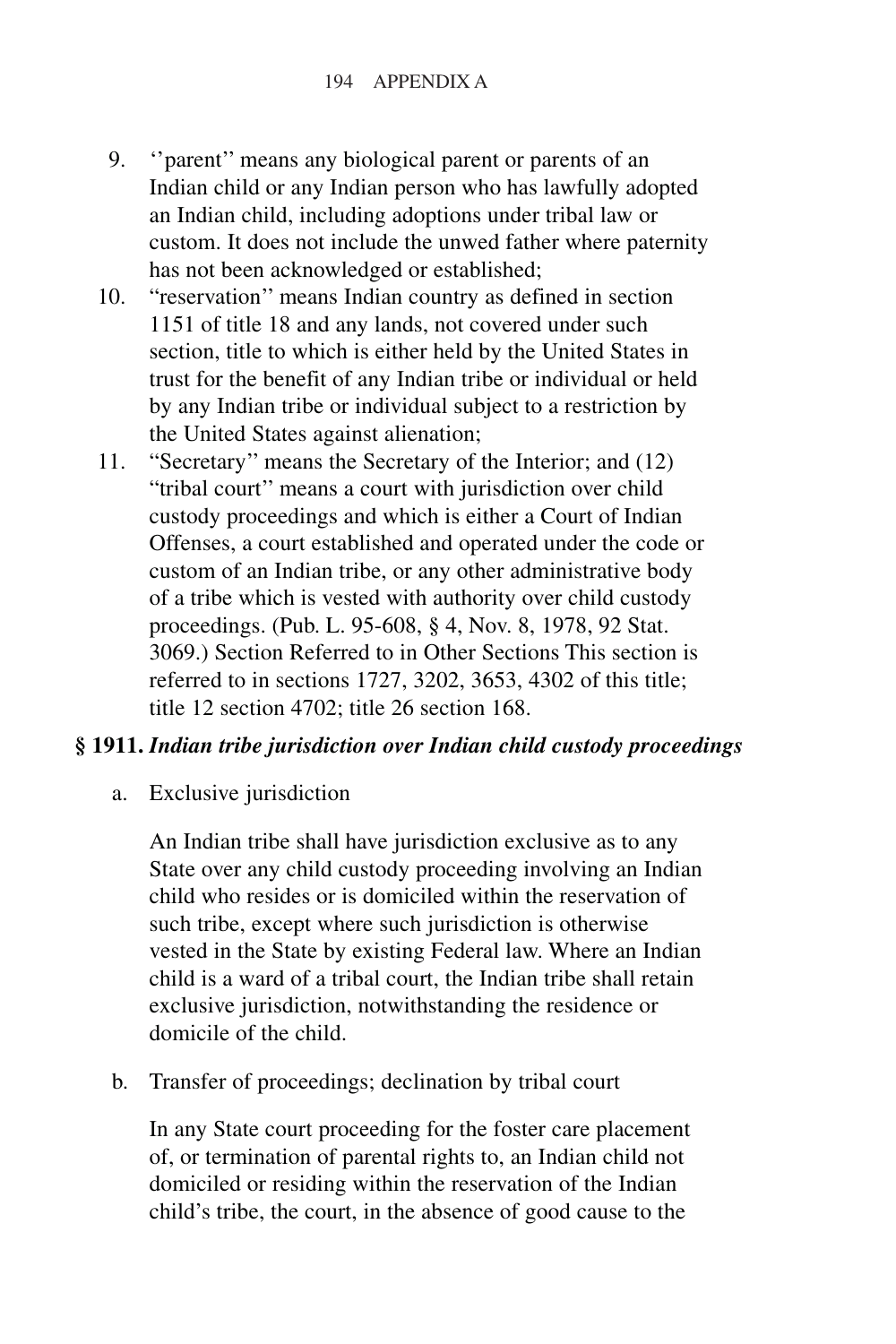contrary, shall transfer such proceeding to the jurisdiction of the tribe, absent objection by either parent, upon the petition of either parent or the Indian custodian or the Indian child's tribe: Provided, That such transfer shall be subject to declination by the tribal court of such tribe.

c. State court proceedings; intervention

In any State court proceeding for the foster care placement of, or termination of parental rights to, an Indian child, the Indian custodian of the child and the Indian child's tribe shall have a right to intervene at any point in the proceeding.

d. Full faith and credit to public acts, records, and judicial proceedings of Indian tribes

The United States, every State, every territory or possession of the United States, and every Indian tribe shall give full faith and credit to the public acts, records, and judicial proceedings of any Indian tribe applicable to Indian child custody proceedings to the same extent that such entities give full faith and credit to the public acts, records, and judicial proceedings of any other entity. (Pub. L. 95-608, title I, § 101, Nov. 8, 1978, 92 Stat. 3071.) Section Referred to in Other Sections This section is referred to in sections 1914, 1918, 1923 of this title.

## **§ 1912.** *Pending court proceedings*

a. Notice; time for commencement of proceedings; additional time for preparation

In any involuntary proceeding in a State court, where the court knows or has reason to know that an Indian child is involved, the party seeking the foster care placement of, or termination of parental rights to, an Indian child shall notify the parent or Indian custodian and the Indian child's tribe, by registered mail with return receipt requested, of the pending proceedings and of their right of intervention. If the identity or location of the parent or Indian custodian and the tribe cannot be determined, such notice shall be given to the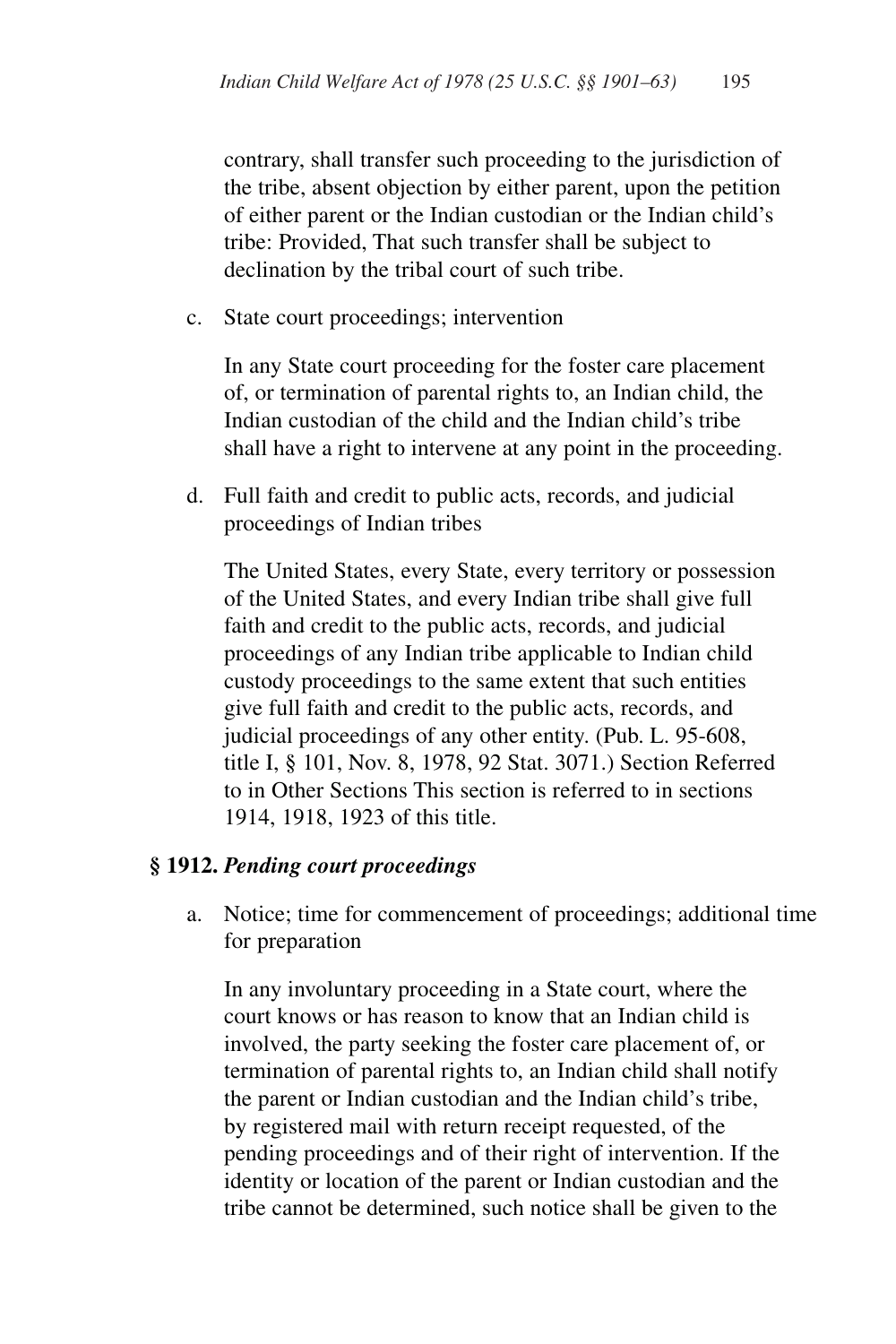Secretary in like manner, who shall have fifteen days after receipt to provide the requisite notice to the parent or Indian custodian and the tribe. No foster care placement or termination of parental rights proceeding shall be held until at least ten days after receipt of notice by the parent or Indian custodian and the tribe or the Secretary: Provided, That the parent or Indian custodian or the tribe shall, upon request, be granted up to twenty additional days to prepare for such proceeding.

b. Appointment of counsel

In any case in which the court determines indigency, the parent or Indian custodian shall have the right to courtappointed counsel in any removal, placement, or termination proceeding. The court may, in its discretion, appoint counsel for the child upon a finding that such appointment is in the best interest of the child. Where State law makes no provision for appointment of counsel in such proceedings, the court shall promptly notify the Secretary upon appointment of counsel, and the Secretary, upon certification of the presiding judge, shall pay reasonable fees and expenses out of funds which may be appropriated pursuant to section 13 of this title.

c. Examination of reports or other documents

Each party to a foster care placement or termination of parental rights proceeding under State law involving an Indian child shall have the right to examine all reports or other documents filed with the court upon which any decision with respect to such action may be based.

d. Remedial services and rehabilitative programs; preventive measures

Any party seeking to effect a foster care placement of, or termination of parental rights to, an Indian child under State law shall satisfy the court that active efforts have been made to provide remedial services and rehabilitative programs designed to prevent the breakup of the Indian family and that these efforts have proved unsuccessful.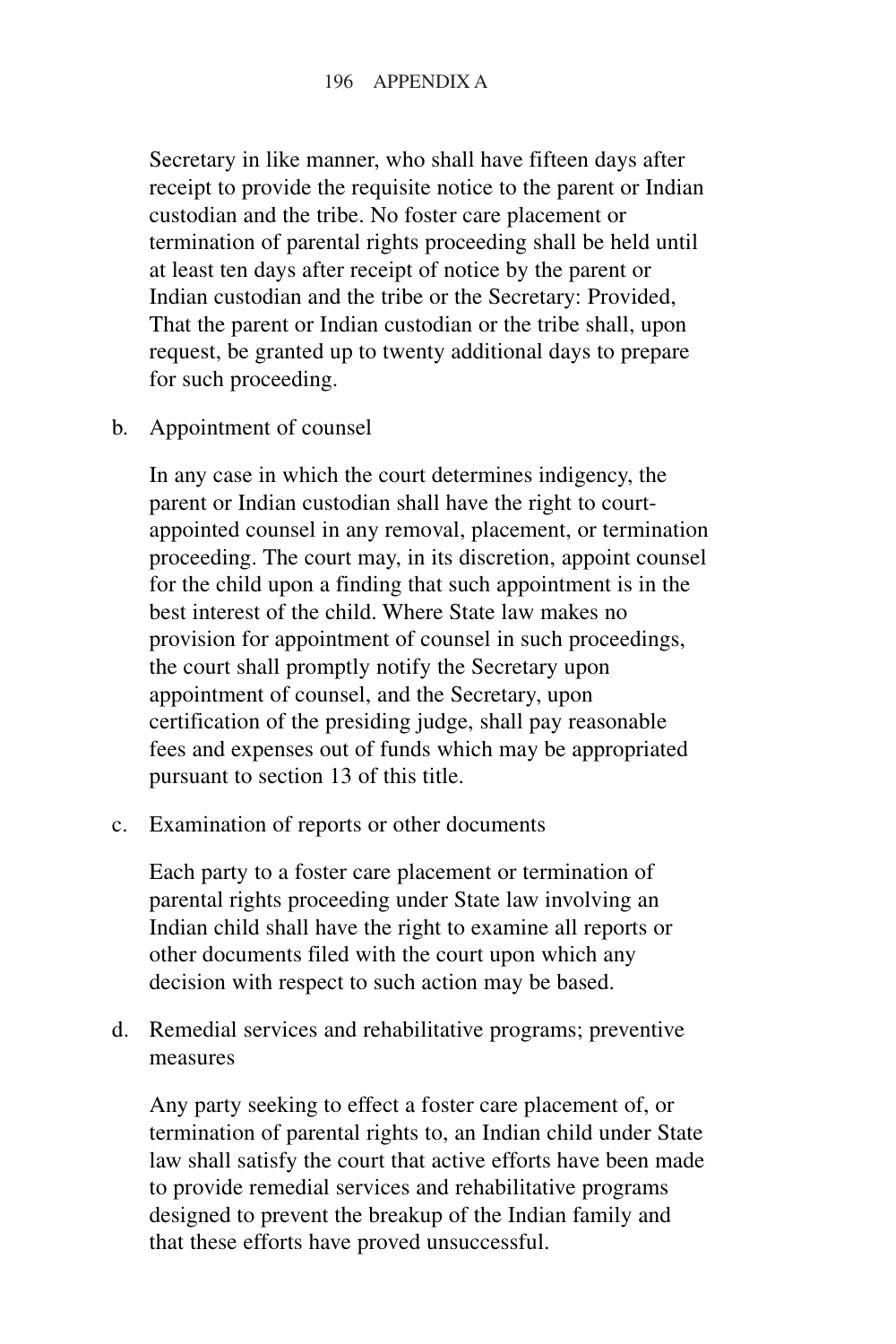e. Foster care placement orders; evidence; determination of damage to child

No foster care placement may be ordered in such proceeding in the absence of a determination, supported by clear and convincing evidence, including testimony of qualified expert witnesses, that the continued custody of the child by the parent or Indian custodian is likely to result in serious emotional or physical damage to the child.

f. Parental rights termination orders; evidence; determination of damage to child

No termination of parental rights may be ordered in such proceeding in the absence of a determination, supported by evidence beyond a reasonable doubt, including testimony of qualified expert witnesses, that the continued custody of the child by the parent or Indian custodian is likely to result in serious emotional or physical damage to the child. (Pub. L. 95-608, title I, § 102, Nov. 8, 1978, 92 Stat. 3071.) Section Referred to in Other Sections This section is referred to in sections 1914, 1916 of this title.

#### **§ 1913.** *Parental rights; voluntary termination*

a. Consent; record; certification matters; invalid consents

Where any parent or Indian custodian voluntarily consents to a foster care placement or to termination of parental rights, such consent shall not be valid unless executed in writing and recorded before a judge of a court of competent jurisdiction and accompanied by the presiding judge's certificate that the terms and consequences of the consent were fully explained in detail and were fully understood by the parent or Indian custodian. The court shall also certify that either the parent or Indian custodian fully understood the explanation in English or that it was interpreted into a language that the parent or Indian custodian understood. Any consent given prior to, or within ten days after, birth of the Indian child shall not be valid.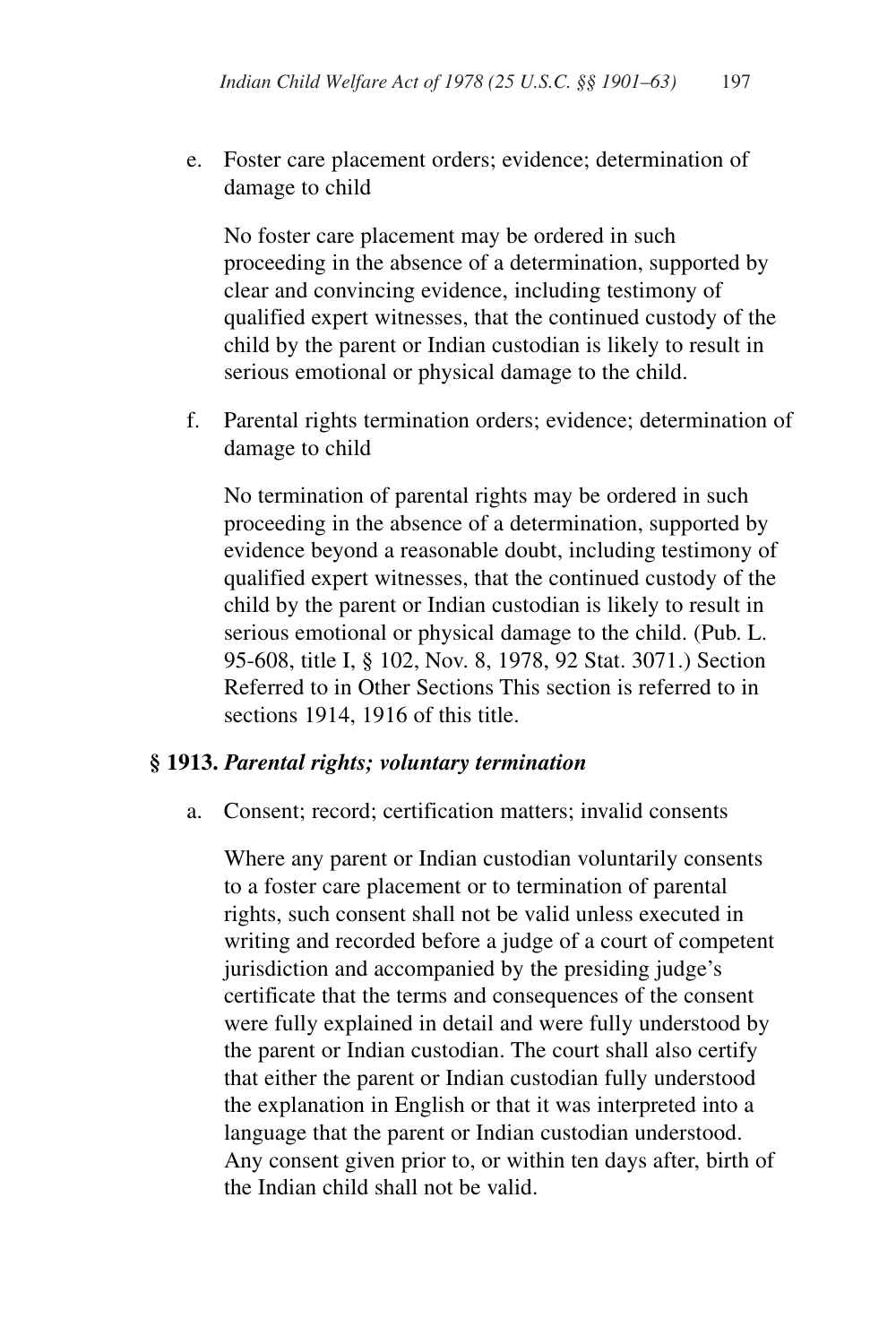b. Foster care placement; withdrawal of consent

Any parent or Indian custodian may withdraw consent to a foster care placement under State law at any time and, upon such withdrawal, the child shall be returned to the parent or Indian custodian.

c. Voluntary termination of parental rights or adoptive placement; withdrawal of consent; return of custody

In any voluntary proceeding for termination of parental rights to, or adoptive placement of, an Indian child, the consent of the parent may be withdrawn for any reason at any time prior to the entry of a final decree of termination or adoption, as the case may be, and the child shall be returned to the parent.

d. Collateral attack; vacation of decree and return of custody; limitations

After the entry of a final decree of adoption of an Indian child in any State court, the parent may withdraw consent thereto upon the grounds that consent was obtained through fraud or duress and may petition the court to vacate such decree. Upon a finding that such consent was obtained through fraud or duress, the court shall vacate such decree and return the child to the parent. No adoption which has been effective for at least two years may be invalidated under the provisions of this subsection unless otherwise permitted under State law. (Pub. L. 95-608, title I, § 103, Nov. 8, 1978, 92 Stat. 3072.) Section Referred to in Other Sections This section is referred to in section 1914 of this title.

## **§ 1914.** *Petition to court of competent jurisdiction to invalidate action upon showing of certain violations*

Any Indian child who is the subject of any action for foster care placement or termination of parental rights under State law, any parent or Indian custodian from whose custody such child was removed, and the Indian child's tribe may petition any court of competent jurisdiction to invalidate such action upon a showing that such action violated any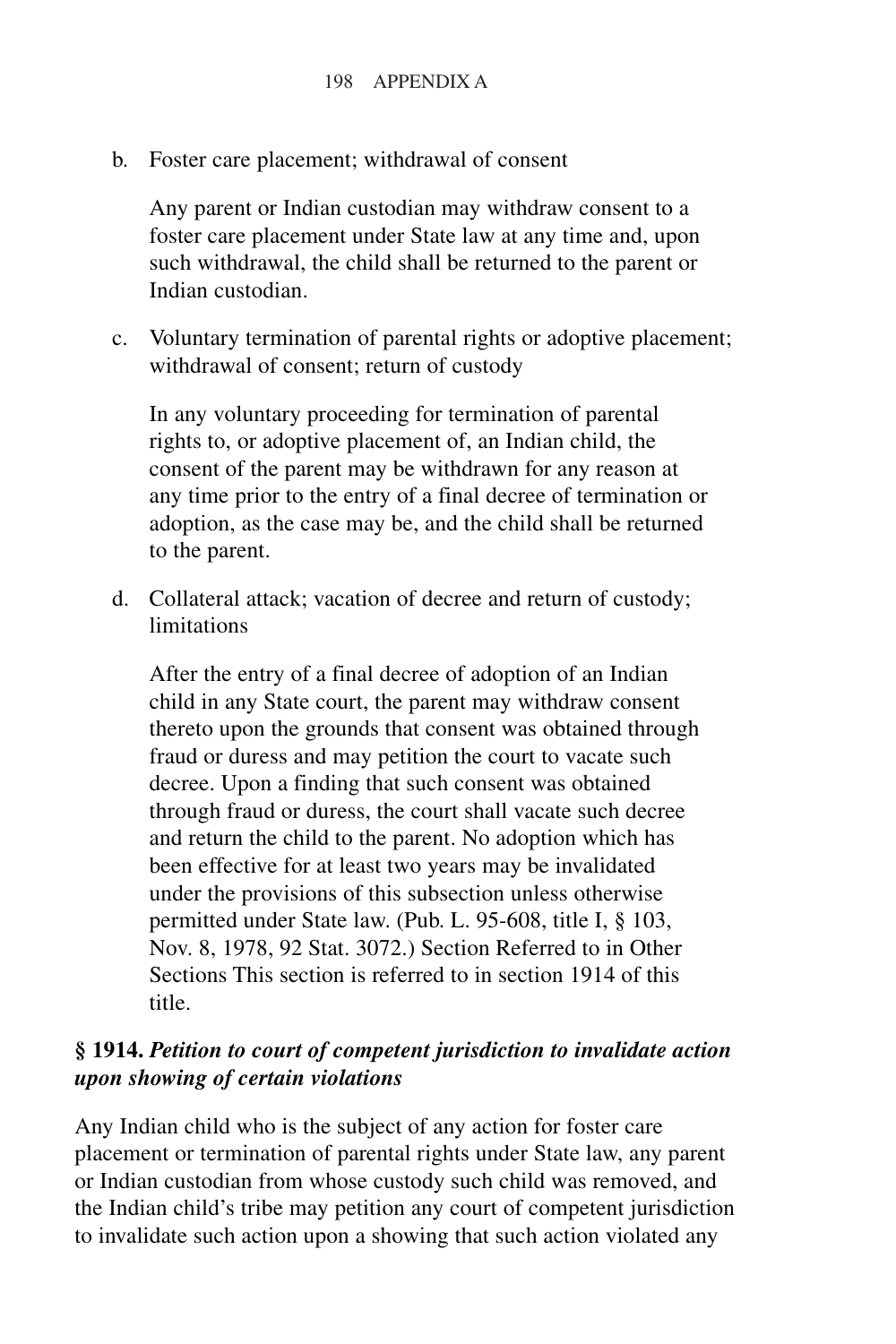provision of sections 1911, 1912, and 1913 of this title. (Pub. L. 95-608, title I, § 104, Nov. 8, 1978, 92 Stat. 3072.)

#### **§ 1915.** *Placement of Indian children*

a. Adoptive placements; preferences

In any adoptive placement of an Indian child under State law, a preference shall be given, in the absence of good cause to the contrary, to a placement with (1) a member of the child's extended family; (2) other members of the Indian child's tribe; or (3) other Indian families.

b. Foster care or preadoptive placements; criteria; preferences

Any child accepted for foster care or preadoptive placement shall be placed in the least restrictive setting which most approximates a family and in which his special needs, if any, may be met. The child shall also be placed within reasonable proximity to his or her home, taking into account any special needs of the child. In any foster care or preadoptive placement, a preference shall be given, in the absence of good cause to the contrary, to a placement with—

- i. a member of the Indian child's extended family;
- ii. a foster home licensed, approved, or specified by the Indian child's tribe;
- iii. an Indian foster home licensed or approved by an authorized non-Indian licensing authority; or
- iv. a institution for children approved by an Indian tribe or operated by an Indian organization which has a program suitable to meet the Indian child's needs.
- c. Tribal resolution for different order of preference; personal preference considered; anonymity in application of preferences

In the case of a placement under subsection (a) or (b) of this section, if the Indian child's tribe shall establish a different order of preference by resolution, the agency or court effecting the placement shall follow such order so long as the placement is the least restrictive setting appropriate to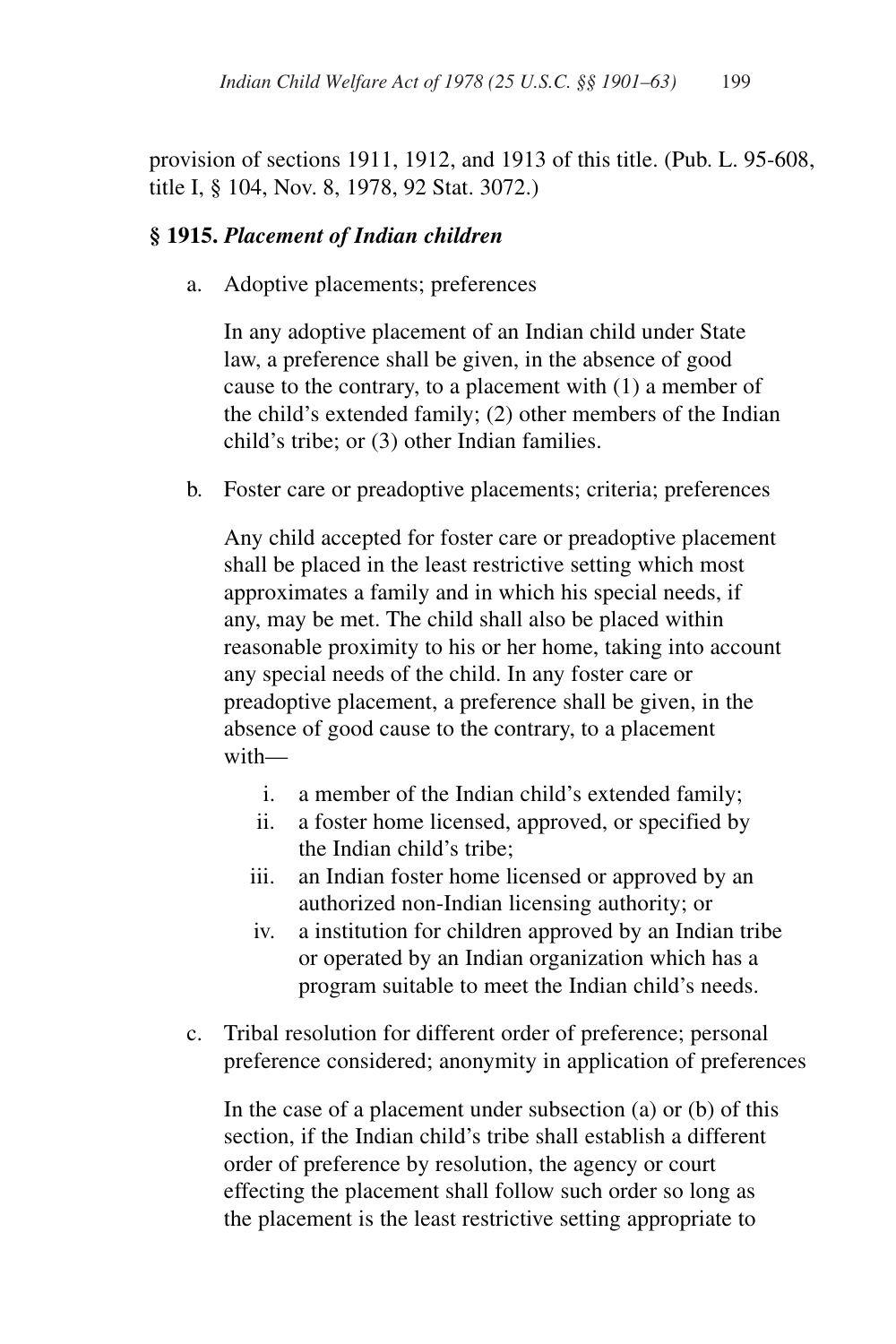the particular needs of the child, as provided in subsection (b) of this section. Where appropriate, the preference of the Indian child or parent shall be considered: Provided, That where a consenting parent evidences a desire for anonymity, the court or agency shall give weight to such desire in applying the preferences.

d. Social and cultural standards applicable

The standards to be applied in meeting the preference requirements of this section shall be the prevailing social and cultural standards of the Indian community in which the parent or extended family resides or with which the parent or extended family members maintain social and cultural ties. (e) Record of placement; availability A record of each such placement, under State law, of an Indian child shall be maintained by the State in which the placement was made, evidencing the efforts to comply with the order of preference specified in this section. Such record shall be made available at any time upon the request of the Secretary or the Indian child's tribe. (Pub. L. 95-608, title I, § 105, Nov. 8, 1978, 92 Stat. 3073.)

#### **§ 1916.** *Return of custody*

a. Petition; best interests of child

Notwithstanding State law to the contrary, whenever a final decree of adoption of an Indian child has been vacated or set aside or the adoptive parents voluntarily consent to the termination of their parental rights to the child, a biological parent or prior Indian custodian may petition for return of custody and the court shall grant such petition unless there is a showing, in a proceeding subject to the provisions of section 1912 of this title, that such return of custody is not in the best interests of the child.

b. Removal from foster care home; placement procedure

Whenever an Indian child is removed from a foster care home or institution for the purpose of further foster care, preadoptive, or adoptive placement, such placement shall be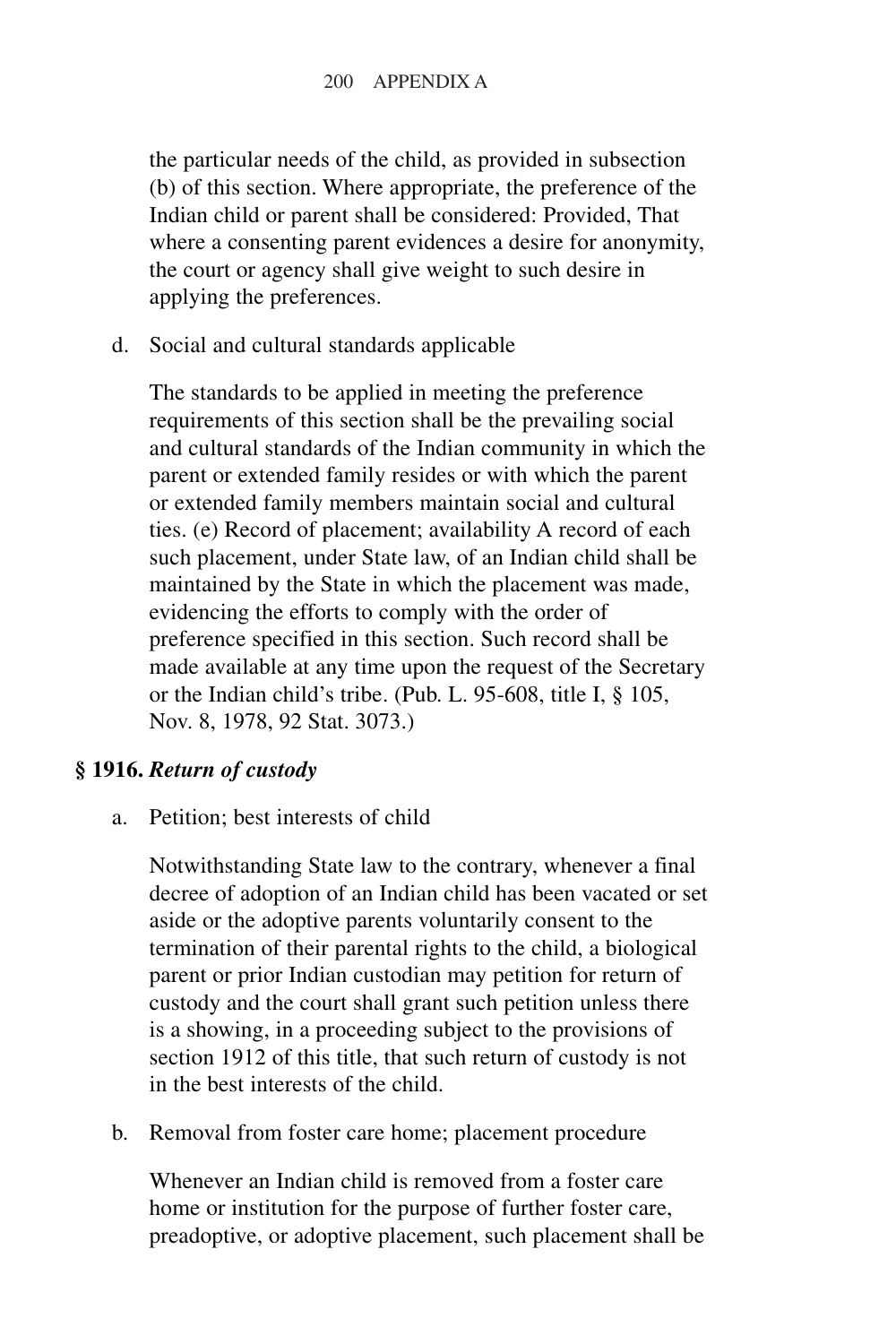in accordance with the provisions of this chapter, except in the case where an Indian child is being returned to the parent or Indian custodian from whose custody the child was originally removed. (Pub. L. 95-608, title I, § 106, Nov. 8, 1978, 92 Stat. 3073.)

## **§ 1917.** *Tribal affiliation information and other information for protection of rights from tribal relationship; application of subject of adoptive placement; disclosure by court*

Upon application by an Indian individual who has reached the age of eighteen and who was the subject of an adoptive placement, the court which entered the final decree shall inform such individual of the tribal affiliation, if any, of the individual's biological parents and provide such other information as may be necessary to protect any rights flowing from the individual's tribal relationship. (Pub. L. 95-608, title I, § 107, Nov. 8, 1978, 92 Stat. 3073.)

## **§ 1918.** *Reassumption of jurisdiction over child custody proceedings*

a. Petition; suitable plan; approval by Secretary

Any Indian tribe which became subject to State jurisdiction pursuant to the provisions of the Act of August 15, 1953 (67 Stat. 588), as amended by title IV of the Act of April 11, 1968 (82 Stat. 73, 78), or pursuant to any other Federal law, may reassume jurisdiction over child custody proceedings. Before any Indian tribe may reassume jurisdiction over Indian child custody proceedings, such tribe shall present to the Secretary for approval a petition to reassume such jurisdiction which includes a suitable plan to exercise such jurisdiction.

- b. Criteria applicable to consideration by Secretary; partial retrocession
	- 1. In considering the petition and feasibility of the plan of a tribe under subsection (a) of this section, the Secretary may consider, among other things:
		- i. whether or not the tribe maintains a membership roll or alternative provision for clearly identifying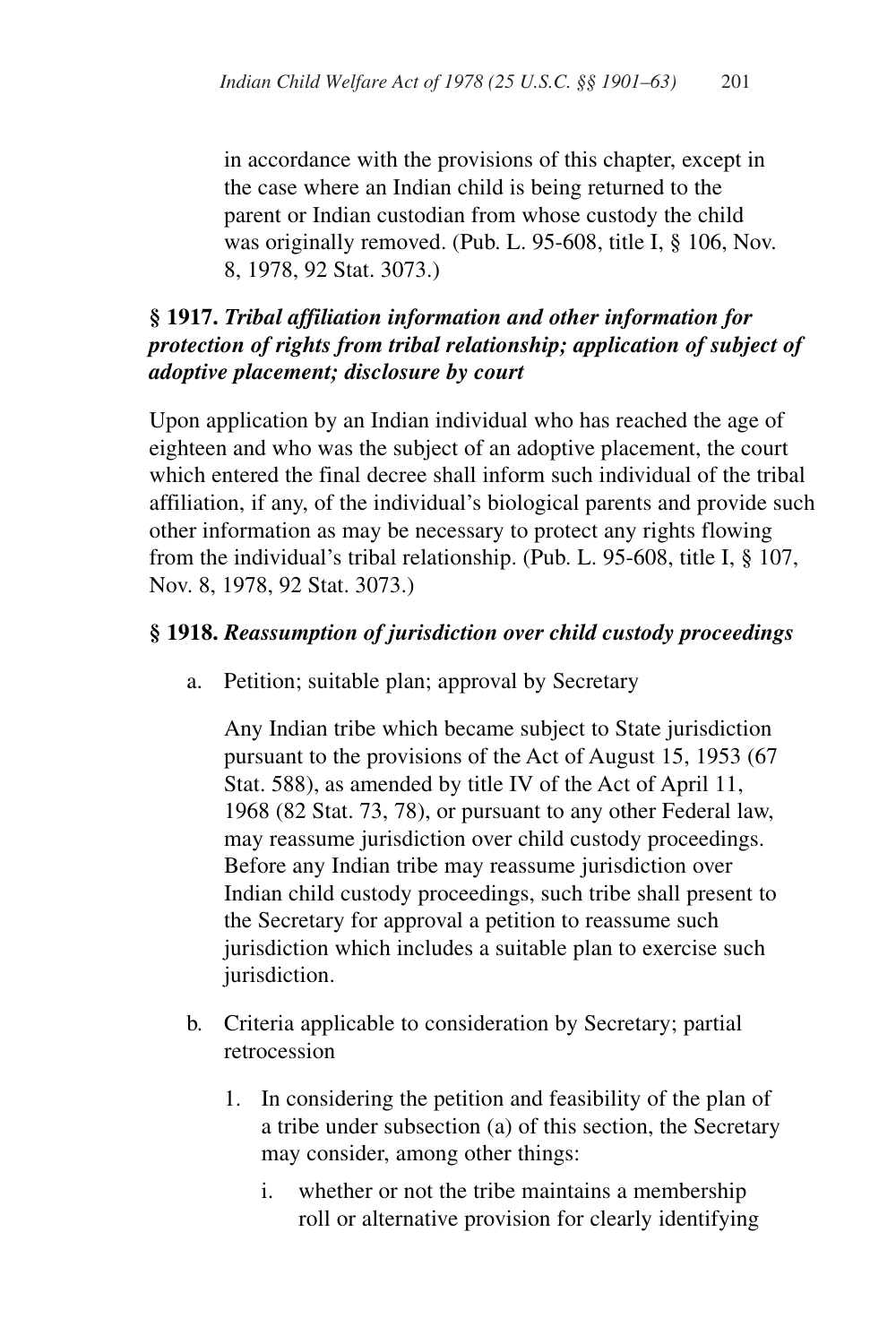the persons who will be affected by the reassumption of jurisdiction by the tribe;

- ii. the size of the reservation or former reservation area which will be affected by retrocession and reassumption of jurisdiction by the tribe;
- iii. the population base of the tribe, or distribution of the population in homogeneous communities or geographic areas; and (iv) the feasibility of the plan in cases of multitribal occupation of a single reservation or geographic area.
- 2. In those cases where the Secretary determines that the jurisdictional provisions of section  $1911(a)$  of this title are not feasible, he is authorized to accept partial retrocession which will enable tribes to exercise referral jurisdiction as provided in section 1911(b) of this title, or, where appropriate, will allow them to exercise exclusive jurisdiction as provided in section 1911(a) of this title over limited community or geographic areas without regard for the reservation status of the area affected.
- c. Approval of petition; publication in Federal Register; notice; reassumption period; correction of causes for disapproval

If the Secretary approves any petition under subsection (a) of this section, the Secretary shall publish notice of such approval in the Federal Register and shall notify the affected State or States of such approval. The Indian tribe concerned shall reassume jurisdiction sixty days after publication in the Federal Register of notice of approval. If the Secretary disapproves any petition under subsection (a) of this section, the Secretary shall provide such technical assistance as may be necessary to enable the tribe to correct any deficiency which the Secretary identified as a cause for disapproval.

d. Pending actions or proceedings unaffected

Assumption of jurisdiction under this section shall not affect any action or proceeding over which a court has already assumed jurisdiction, except as may be provided pursuant to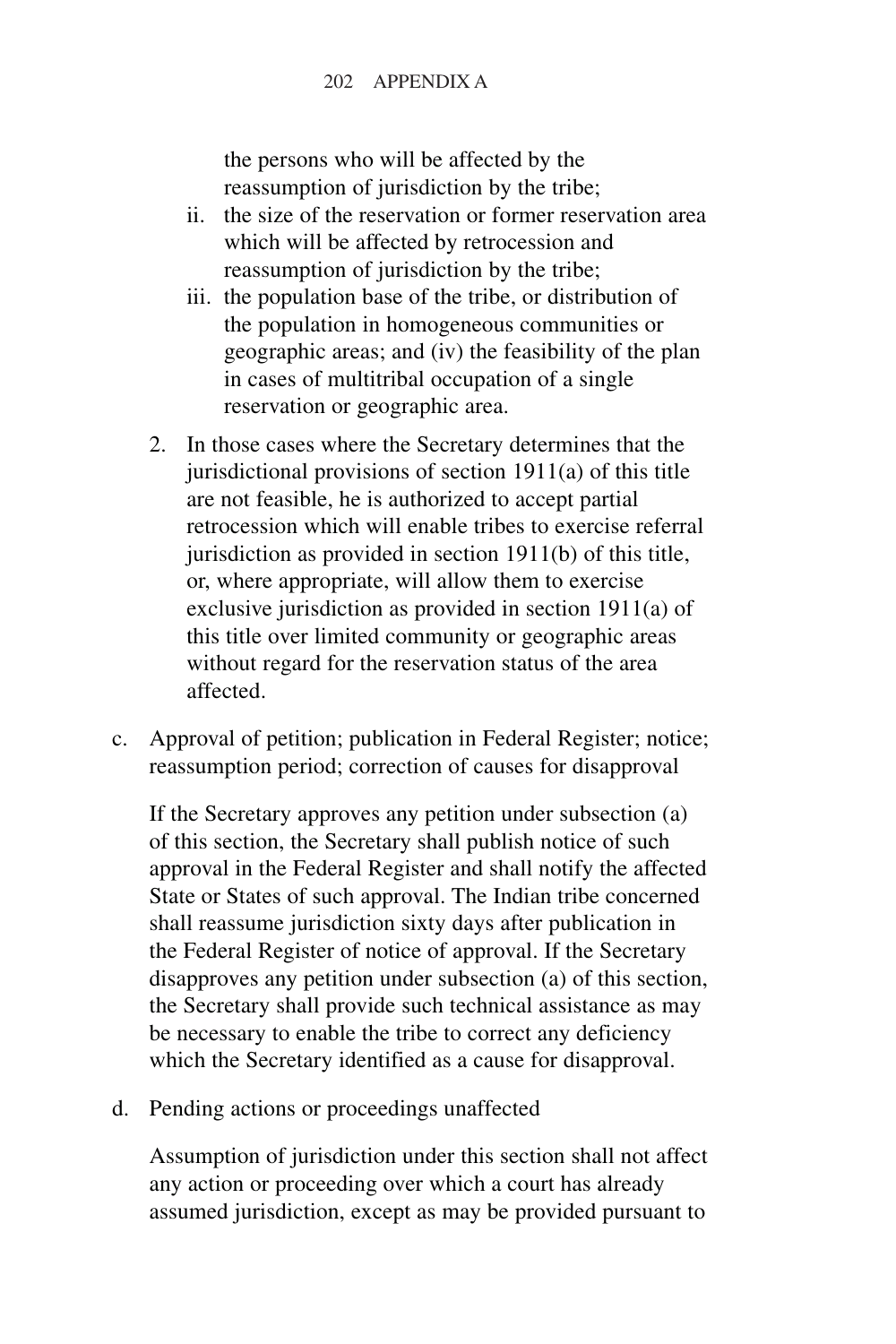any agreement under section 1919 of this title. (Pub. L. 95- 608, title I, § 108, Nov. 8, 1978, 92 Stat. 3074.)

#### References in Text

Act of August 15, 1953, referred to in sub§ (a), is act Aug. 15, 1953, ch. 505, 67 Stat. 588, as amended, which enacted section 1162 of Title 18, Crimes and Criminal Procedure, section 1360 of Title 28, Judiciary and Judicial Procedure, and provisions set out as notes under section 1360 of Title 28. For complete classification of this Act to the Code, see Tables.

Section Referred to in Other Sections

This section is referred to in sections 1727, 1923 of this title.

#### **§ 1919.** *Agreements between States and Indian tribes*

a. Subject coverage

States and Indian tribes are authorized to enter into agreements with each other respecting care and custody of Indian children and jurisdiction over child custody proceedings, including agreements which may provide for orderly transfer of jurisdiction on a case-by-case basis and agreements which provide for concurrent jurisdiction between States and Indian tribes.

b. Revocation; notice; actions or proceedings unaffected

Such agreements may be revoked by either party upon one hundred and eighty days' written notice to the other party. Such revocation shall not affect any action or proceeding over which a court has already assumed jurisdiction, unless the agreement provides otherwise. (Pub. L. 95-608, title I, § 109, Nov. 8, 1978, 92 Stat. 3074.)

Section Referred to in Other Sections

This section is referred to in sections 1918, 1923 of this title.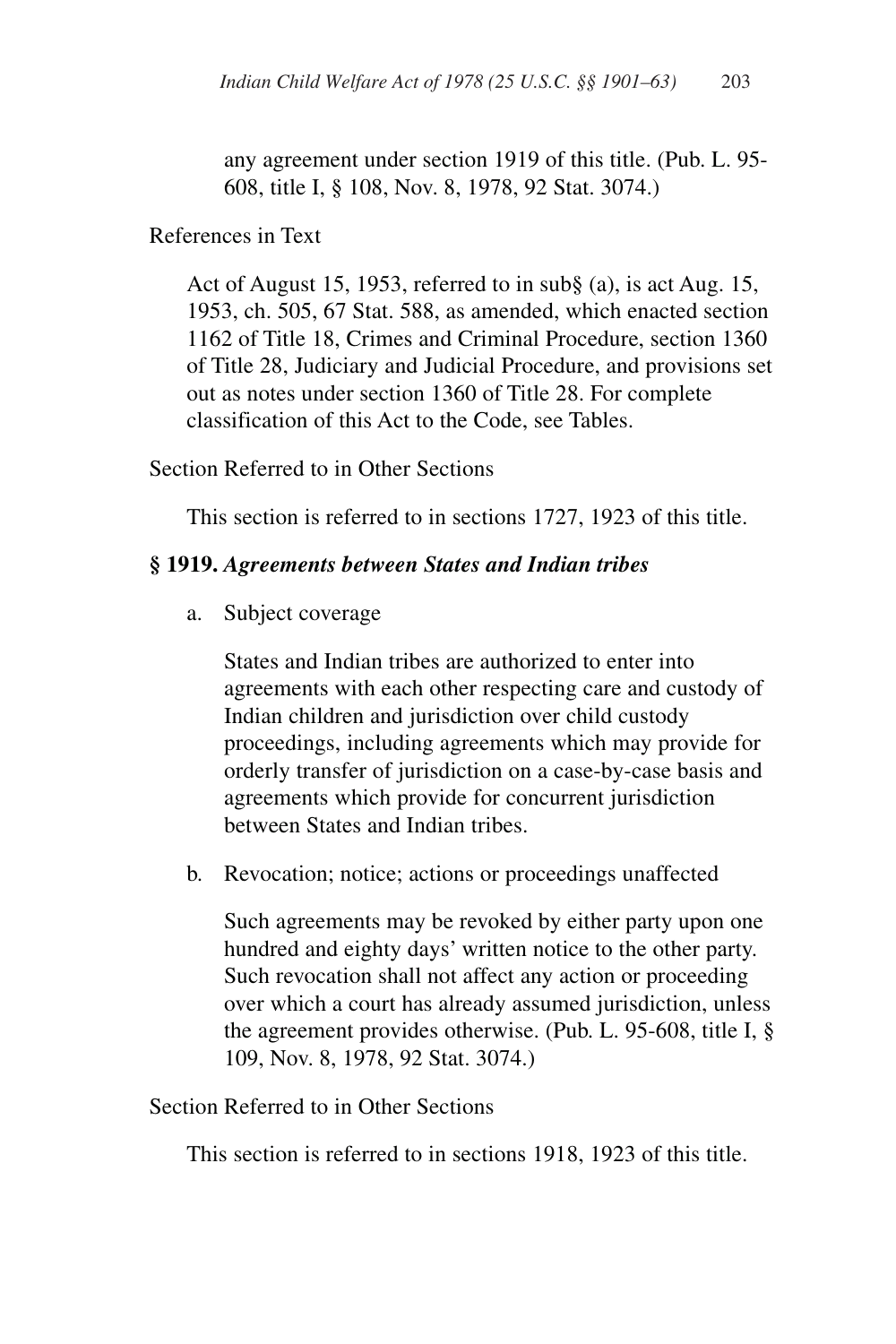#### 204 APPENDIX A

## **§ 1920.** *Improper removal of child from custody; declination of jurisdiction; forthwith return of child: danger exception*

Where any petitioner in an Indian child custody proceeding before a State court has improperly removed the child from custody of the parent or Indian custodian or has improperly retained custody after a visit or other temporary relinquishment of custody, the court shall decline jurisdiction over such petition and shall forthwith return the child to his parent or Indian custodian unless returning the child to his parent or custodian would subject the child to a substantial and immediate danger or threat of such danger.

## **§ 1921.** *Higher State or Federal standard applicable to protect rights of parent or Indian custodian of Indian child*

In any case where State or Federal law applicable to a child custody proceeding under State or Federal law provides a higher standard of protection to the rights of the parent or Indian custodian of an Indian child than the rights provided under this subchapter, the State or Federal court shall apply the State or Federal standard.

## **§ 1922.** *Emergency removal or placement of child; termination; appropriate action*

Nothing in this subchapter shall be construed to prevent the emergency removal of an Indian child who is a resident of or is domiciled on a reservation, but temporarily located off the reservation, from his parent or Indian custodian or the emergency placement of such child in a foster home or institution, under applicable State law, in order to prevent imminent physical damage or harm to the child. The State authority, official, or agency involved shall insure that the emergency removal or placement terminates immediately when such removal or placement is no longer necessary to prevent imminent physical damage or harm to the child and shall expeditiously initiate a child custody proceeding subject to the provisions of this subchapter, transfer the child to the jurisdiction of the appropriate Indian tribe, or restore the child to the parent or Indian custodian, as may be appropriate.

## **§ 1923.** *Effective date*

None of the provisions of this subchapter, except sections 1911(a), 1918, and 1919 of this title, shall affect a proceeding under State law for foster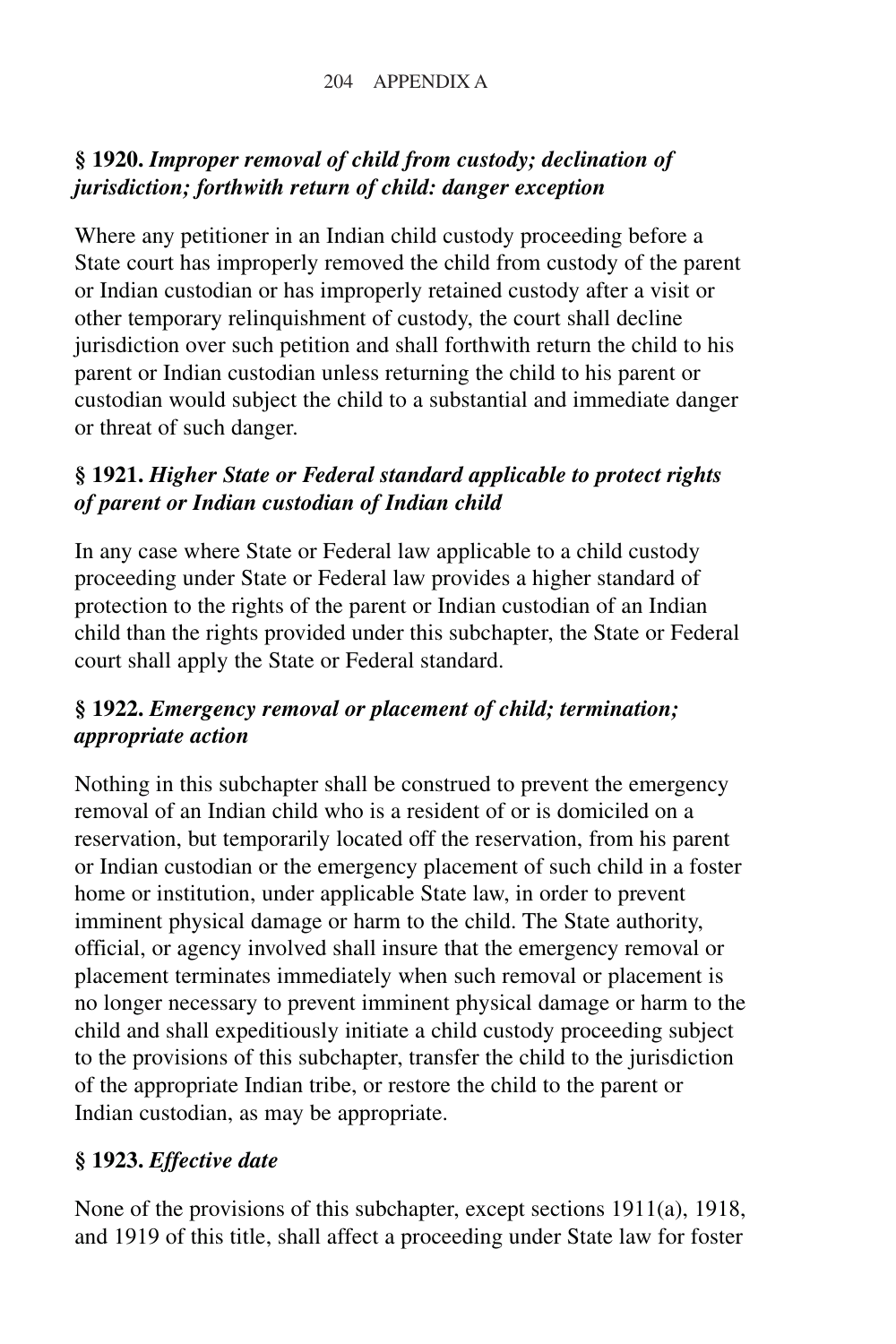care placement, termination of parental rights, preadoptive placement, or adoptive placement which was initiated or completed prior to one hundred and eighty days after November 8, 1978, but shall apply to any subsequent proceeding in the same matter or subsequent proceedings affecting the custody or placement of the same child.

## **§ 1931.** *Grants for on or near reservation programs and child welfare codes*

a. Statement of purpose; scope of programs

The Secretary is authorized to make grants to Indian tribes and organizations in the establishment and operation of Indian child and family service programs on or near reservations and in the preparation and implementation of child welfare codes. The objective of every Indian child and family service program shall be to prevent the breakup of Indian families and, in particular, to insure that the permanent removal of an Indian child from the custody of his parent or Indian custodian shall be a last resort. Such child and family service programs may include, but are not limited to—

- 1. a system for licensing or otherwise regulating Indian foster and adoptive homes;
- 2. the operation and maintenance of facilities for the counseling and treatment of Indian families and for the temporary custody of Indian children;
- 3. family assistance, including homemaker and home counselors, day care, afterschool care, and employment, recreational activities, and respite care;
- 4. home improvement programs;
- 5. the employment of professional and other trained personnel to assist the tribal court in the disposition of domestic relations and child welfare matters;
- 6. education and training of Indians, including tribal court judges and staff, in skills relating to child and family assistance and service programs;
- 7, a subsidy program under which Indian adoptive children may be provided support comparable to that for which they would be eligible as foster children, taking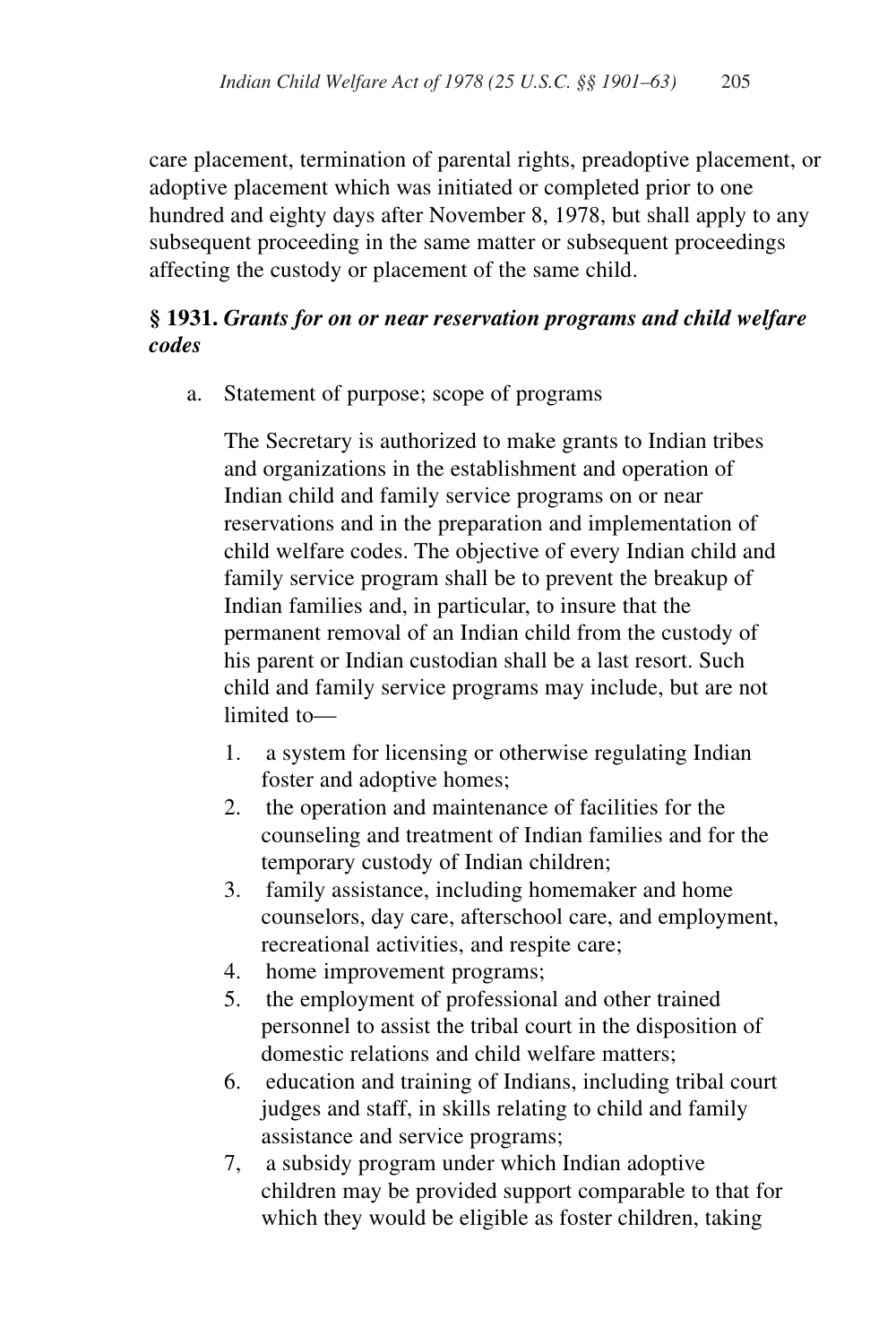into account the appropriate State standards of support for maintenance and medical needs; and

- 8. guidance, legal representation, and advice to Indian families involved in tribal, State, or Federal child custody proceedings.
- b. Non-Federal matching funds for related Social Security or other Federal financial assistance programs; assistance for such programs unaffected; State licensing or approval for qualification for assistance under federally assisted program

Funds appropriated for use by the Secretary in accordance with this section may be utilized as non-Federal matching share in connection with funds provided under titles IV-B and XX of the Social Security Act [42 U.S.C. 620 et seq., 1397 et seq.] or under any other Federal financial assistance programs which contribute to the purpose for which such funds are authorized to be appropriated for use under this chapter. The provision or possibility of assistance under this chapter shall not be a basis for the denial or reduction of any assistance otherwise authorized under titles IV-B and XX of the Social Security Act or any other federally assisted program. For purposes of qualifying for assistance under a federally assisted program, licensing or approval of foster or adoptive homes or institutions by an Indian tribe shall be deemed equivalent to licensing or approval by a State.

## References in Text

The Social Security Act, referred to in sub§ (b), is act Aug. 14, 1935, ch. 531, 49 Stat. 620, as amended. Titles IV-B and XX of the Social Security Act are classified generally to part B (§ 620 et seq.) of subchapter IV and subchapter XX (§ 1397 et seq.) of chapter 7 of Title 42, The Public Health and Welfare. For complete classification of this Act to the Code, see section 1305 of Title 42 and Tables.

## **§ 1932.** *Grants for off-reservation programs for additional services*

The Secretary is also authorized to make grants to Indian organizations to establish and operate off-reservation Indian child and family service programs which may include, but are not limited to—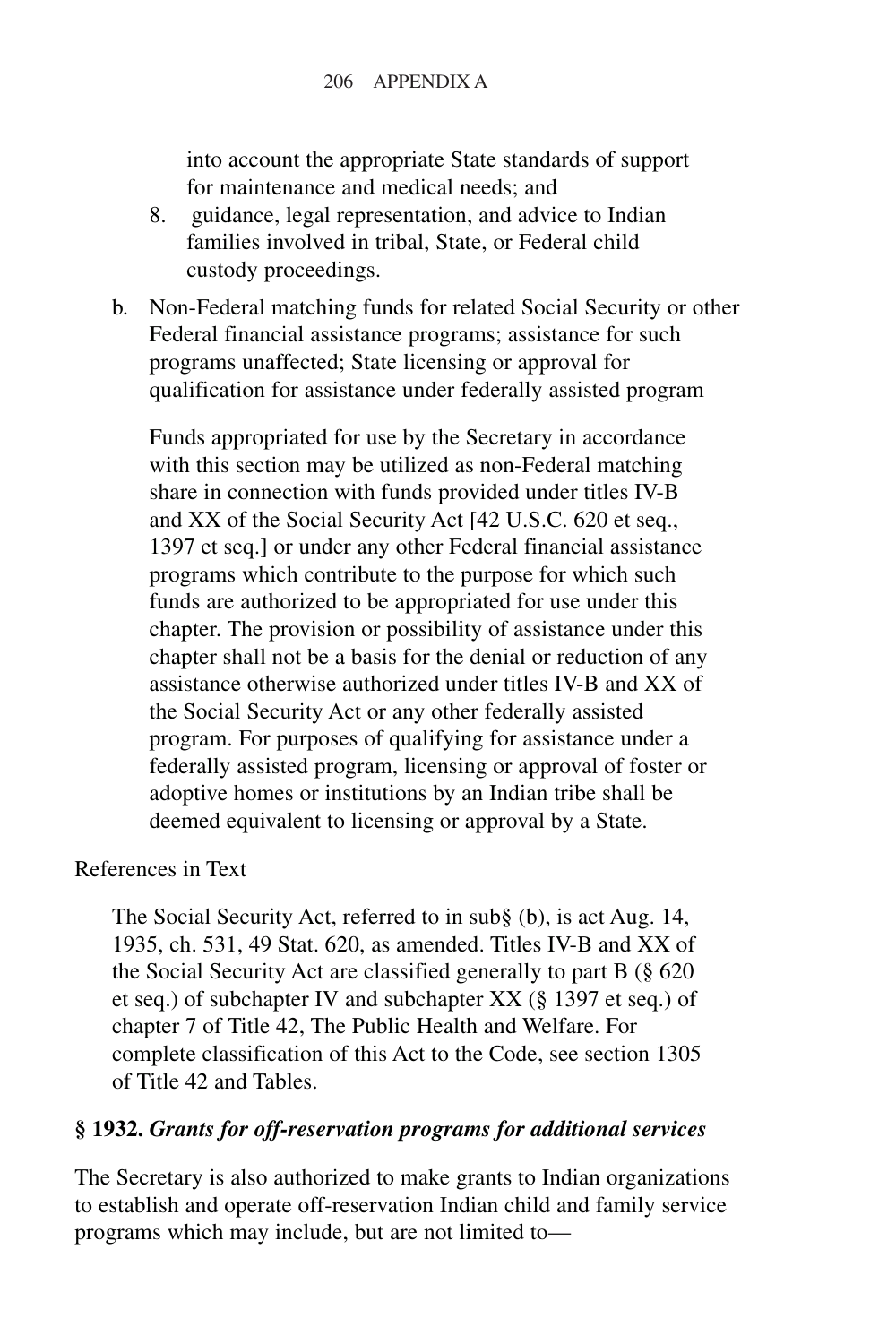- 1. a system for regulating, maintaining, and supporting Indian foster and adoptive homes, including a subsidy program under which Indian adoptive children may be provided support comparable to that for which they would be eligible as Indian foster children, taking into account the appropriate State standards of support for maintenance and medical needs;
- 2. the operation and maintenance of facilities and services for counseling and treatment of Indian families and Indian foster and adoptive children;
- 3. family assistance, including homemaker and home counselors, day care, afterschool care, and employment, recreational activities, and respite care; and
- 4. guidance, legal representation, and advice to Indian families involved in child custody proceedings. (Pub. L. 95-608, title II, § 202, Nov. 8, 1978, 92 Stat. 3076.)

Section Referred to in Other Sections

This section is referred to in section 1934 of this title.

## **§ 1933.** *Funds for on and off reservation programs*

- a. Appropriated funds for similar programs of Department of Health and Human Services; appropriation in advance for payments In the establishment, operation, and funding of Indian child and family service programs, both on and off reservation, the Secretary may enter into agreements with the Secretary of Health and Human Services, and the latter Secretary is hereby authorized for such purposes to use funds appropriated for similar programs of the Department of Health and Human Services: Provided, That authority to make payments pursuant to such agreements shall be effective only to the extent and in such amounts as may be provided in advance by appropriation Acts.
- b. Appropriation authorization under section 13 of this title Funds for the purposes of this chapter may be appropriated pursuant to the provisions of section 13 of this title. (Pub. L. 95-608, title II, § 203, Nov. 8, 1978, 92 Stat. 3076; Pub. L. 96-88, title V, § 509(b), Oct. 17, 1979, 93 Stat. 695.)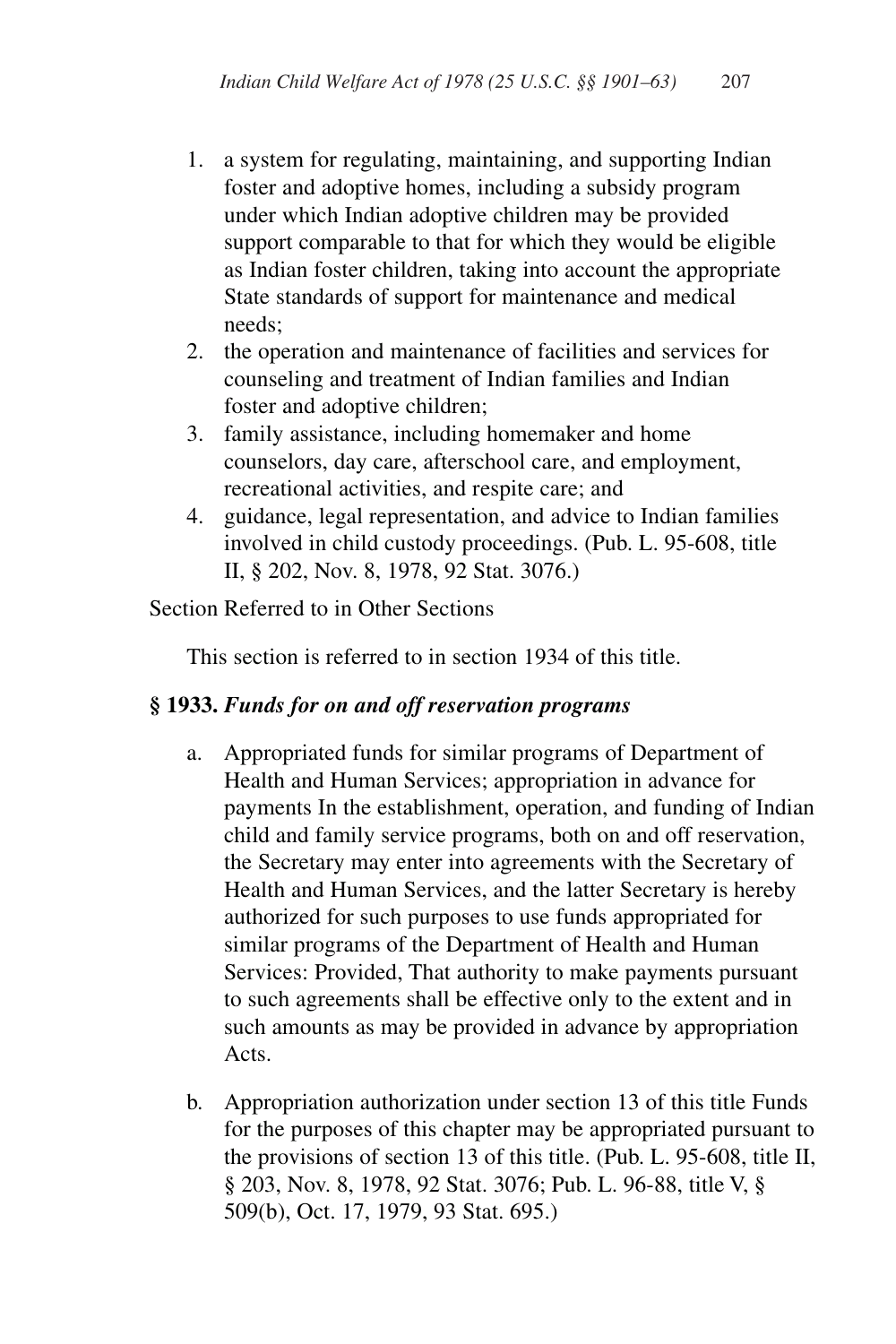## Change of Name

''Secretary of Health and Human Services'' and ''Department of Health and Human Services'' substituted for ''Secretary of Health, Education, and Welfare'' and ''Department of Health, Education, and Welfare'', respectively, in sub§ (a) pursuant to section 509(b) of Pub. L. 96-88, which is classified to section 3508(b) of Title 20, Education.

Section Referred to in Other Sections

This section is referred to in section 1934 of this title.

## **§ 1934.** *"Indian'' defined for certain purposes*

For the purposes of sections 1932 and 1933 of this title, the term "Indian" shall include persons defined in section 1603(c) of this title.

## **§ 1951.** *Information availability to and disclosure by Secretary*

- a. Copy of final decree or order; other information; anonymity affidavit; exemption from Freedom of Information Act
- b. Any State court entering a final decree or order in any Indian child adoptive placement after November 8, 1978, shall provide the Secretary with a copy of such decree or order together with such other information as may be necessary to show—
	- 1. the name and tribal affiliation of the child;
	- 2. the names and addresses of the biological parents;
	- 3. the names and addresses of the adoptive parents; and
	- 4. the identity of any agency having files or information relating to such adoptive placement. Where the court records contain an affidavit of the biological parent or parents that their identity remain confidential, the court shall include such affidavit with the other information. The Secretary shall insure that the confidentiality of such information is maintained and such information shall not be subject to the Freedom of Information Act (5 U.S.C. 552), as amended.
- c. Disclosure of information for enrollment of Indian child in tribe or for determination of member rights or benefits; certification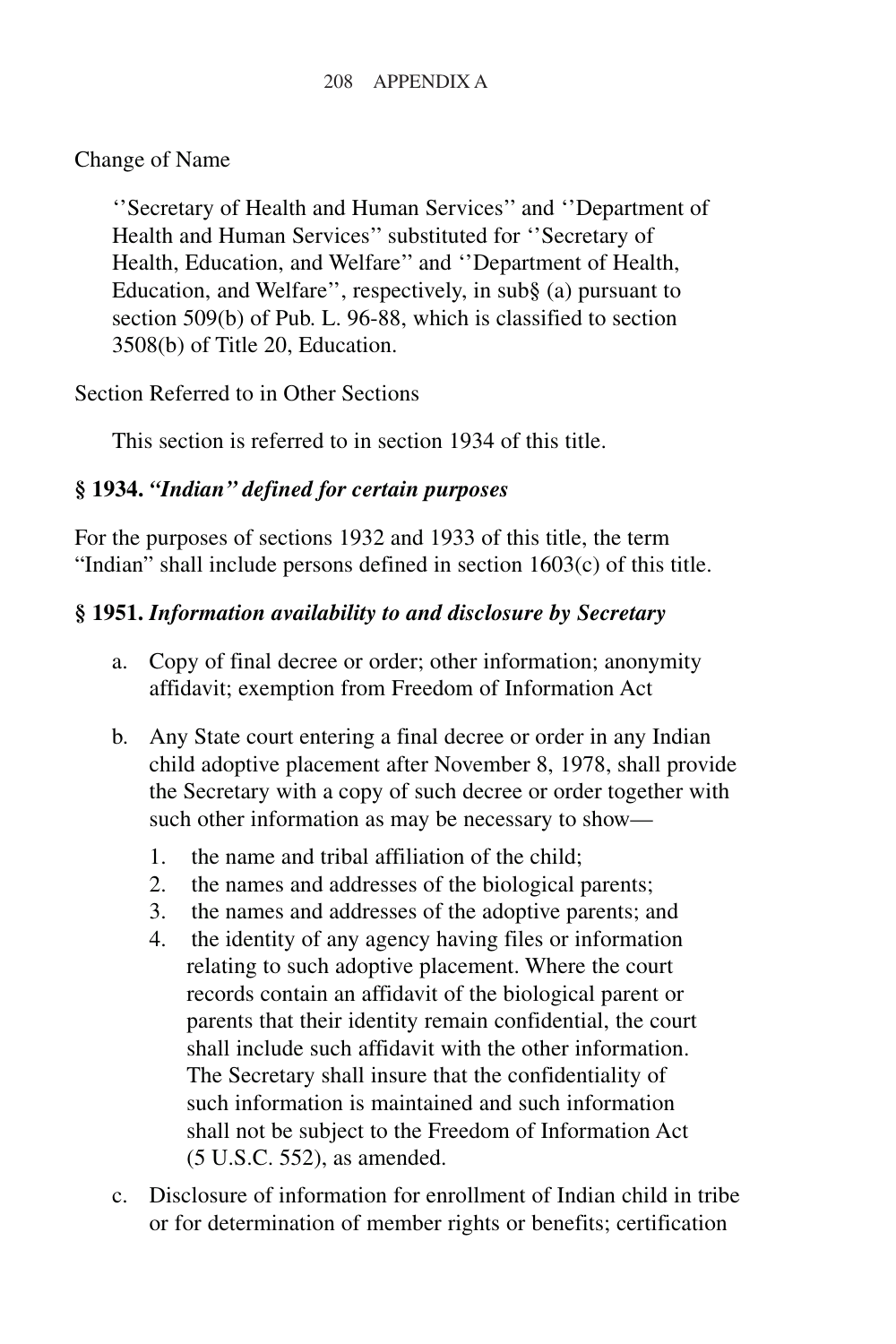of entitlement to enrollment Upon the request of the adopted Indian child over the age of eighteen, the adoptive or foster parents of an Indian child, or an Indian tribe, the Secretary shall disclose such information as may be necessary for the enrollment of an Indian child in the tribe in which the child may be eligible for enrollment or for determining any rights or benefits associated with that membership. Where the documents relating to such child contain an affidavit from the biological parent or parents requesting anonymity, the Secretary shall certify to the Indian child's tribe, where the information warrants, that the child's parentage and other circumstances of birth entitle the child to enrollment under the criteria established by such tribe.

#### **§ 1952.** *Rules and regulations*

Within one hundred and eighty days after November 8, 1978, the Secretary shall promulgate such rules and regulations as may be necessary to carry out the provisions of this chapter.

#### **Locally convenient day schools**

a. Sense of Congress

It is the sense of Congress that the absence of locally convenient day schools may contribute to the breakup of Indian families.

b. Report to Congress; contents, etc.

The Secretary is authorized and directed to prepare, in consultation with appropriate agencies in the Department of Health and Human Services, a report on the feasibility of providing Indian children with schools located near their homes, and to submit such report to the Select Committee on Indian Affairs of the United States Senate and the Committee on Interior and Insular Affairs of the United States House of Representatives within two years from November 8, 1978. In developing this report the Secretary shall give particular consideration to the provision of educational facilities for children in the elementary grades.